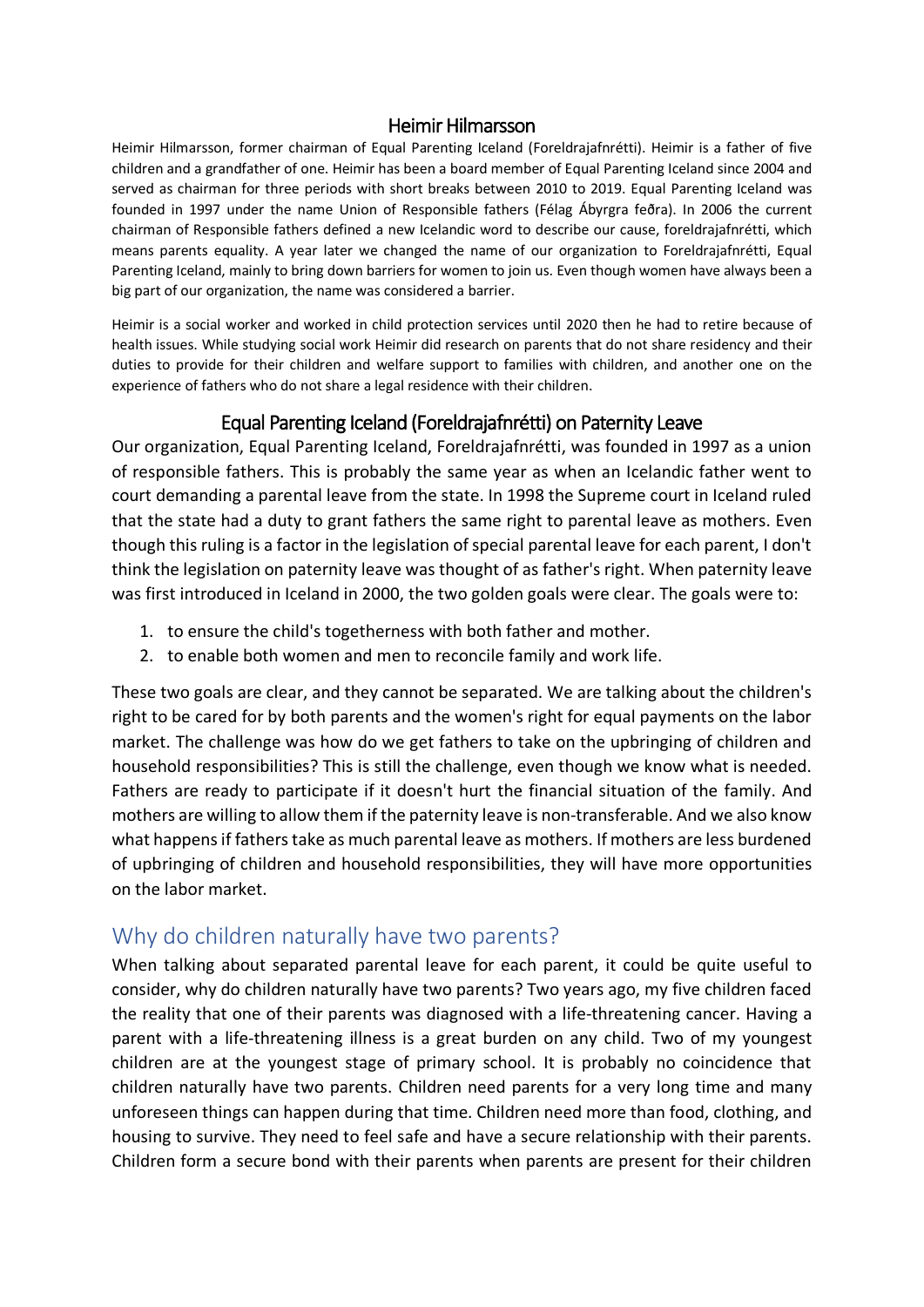and meet their needs in daily life. Child support payments from an absent parent can never replace the presence and care of a parent. The first weeks, months and years of a child's life are a very important time for a child to form these secure attachments that they will benefit from for the rest of their lives.

"Attachment is a deep and enduring emotional bond that connects one person to another person across time and space" (Ainsworth, 1973; Bowlby, 1969).

Having a secure attachment with two parents can be compared with a boat having two harbor ropes securing it in a harbor. Nobody would leave a boat in a harbor with only one rope, not even in a safe harbor. I can just imagine the strain on children who face the fact that their only safe harbor is in mortal danger. For children, having a secure attachment with two parents can be crucial for their emotional security.

Money spent on children's emotional security is money wisely spent. Strong children become strong adults paying back to the society.

## Paternity leave as equal parenting factor

The independent and non-transferable right for both parents to paternity leave is probably one of the biggest step in the Icelandic legislation to ensure children the care of both parents from early age. It came to a surprise to the Icelandic government how prepared fathers were to take on the role assigned to them by the introduction of a special paternity leave in 2001.

We can assume that the paternity leave alone is a big factor in changed attitudes towards shared parenting today. Shared parenting when parents do not live together is considered much more acceptable today than before paternity leave in 2001. Shared parenting after divorce is even the obvious choice today.

This is happening even though the Icelandic legislation on children and parents who do not live together doesn't really favor shared parenting.

The large number of parents who choose to take care of their children equally after divorce can probably be traced largely to the effects of existence and usages of paternity leave.

#### Paternity leave as pay equality

The independent and non-transferable right to parental leave is probably also one of the biggest steps taken in Iceland to increase gender equality when it comes to integrating family and work life. It is undisputed that the paternity leave has led to more participation of fathers in the care of their children than before, and this gives women more space to reconcile family and work life.

It was interesting to see how much the gender pay gap decreased during the years when paternity leave was implemented from 2001 to 2003. According to an Icelandic wage survey, the gender pay gap was 15.3% the year before paternity leave. Fathers got one month of paternity leave in 2001, and another in 2002 and the third month in 2003. The gender pay gap narrowed steadily those years and down to 12.3% in the year 2003. Hopefully the pay gap